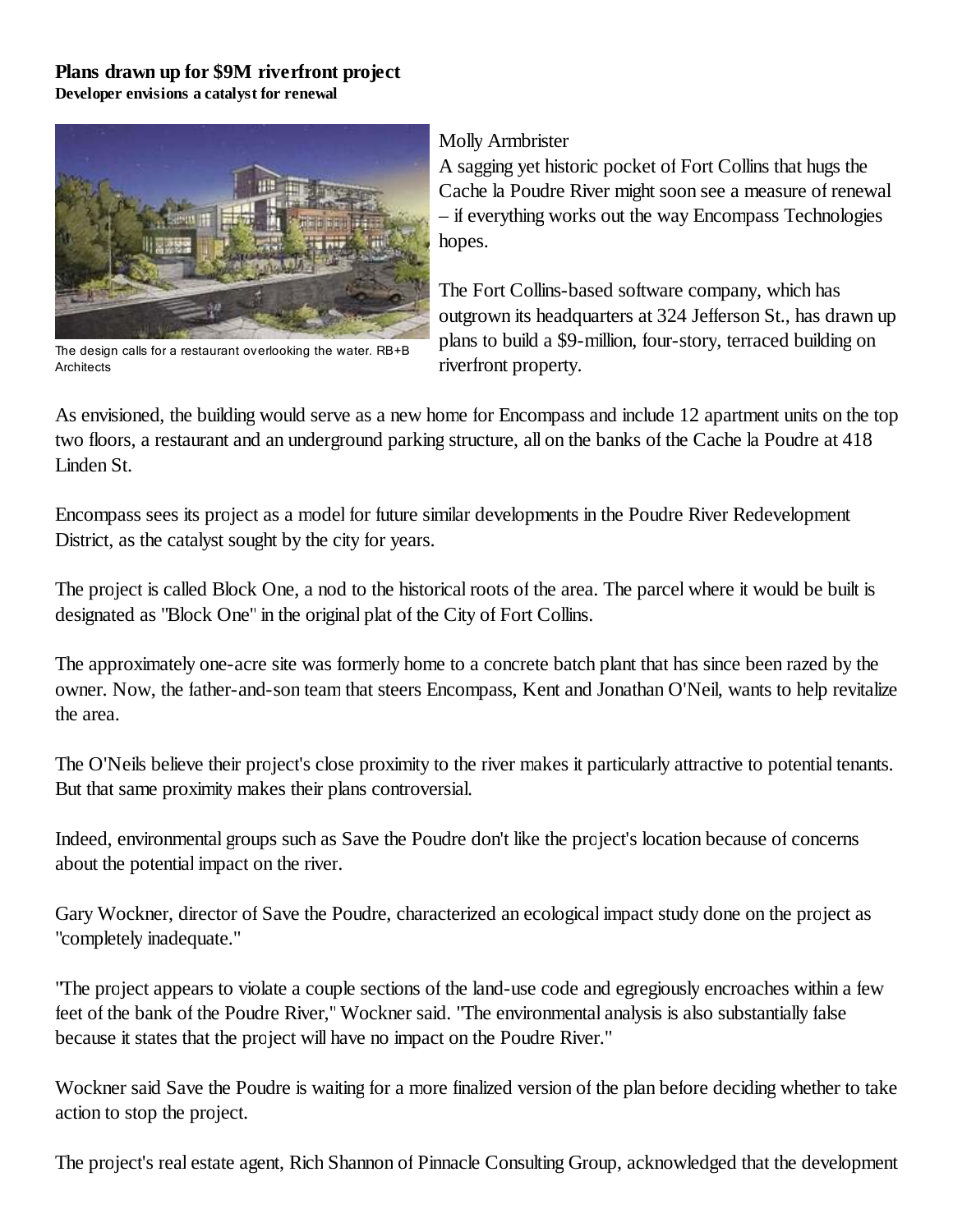raises a "key public policy question," and that where it's allowed to be built will make a huge difference.

"Will this site be an exciting gathering spot for the public to enjoy the river from a restaurant and other outdoor seating areas?" he asked in an email. "Or will it be a much more private development where a handful of businesses and residents enjoy a unique setting?

"Communities across America proudly point to their 'restaurant on the river' locations. The O'Neil family and the design team thought it would be irresponsible to not provide the Fort Collins community that option," he said.

Shannon added that the team behind the project believes the designed site is the only location along the Poudre River from Shields Avenue to I-25 that can accommodate a restaurant with a view of the river.

The proposed location puts the project inside the city's river redevelopment district, which is exempt from a 300 foot river development buffer imposed in most of the rest of the city, according to Ted Shepard, the city planner assigned to the project.

The boundaries of the district are Jefferson Street, Willow Street, Lincoln Street and the Poudre River, Shepard said.

The **project plan** was presented to the Downtown Development Authority board Aug. 9, after the Business Report went to press.

The presentation, prepared by architect Randy Shortridge of RB+B Architects, includes some of the steps that would be taken to strike a balance between the environment and development.

"Tree clusters, open meadow areas and shrub thickets using predominantly native species will integrate the site with the river context," the presentation reads. "The river landscape buffer will be designed with a combination of understory shrubs and taller tree canopies with openings to provide a diverse landscape while creating visual access to the river from key use areas of the site."

The point of the presentation was to provide the board with a chance to review the design, a preliminary step toward gaining DDA support to use taxpayer dollars to improve facades on Linden Street, as well as public improvements to that section of Linden.

Todd Dangerfield, a DDA staff member, said he felt the developers were making a "conscious effort to transform the area."

The board will take up the issue again at its September meeting, Dangerfield said.

Shannon said about one-third of the proposed office space will be available to other tenants, as will retail space meant for a restaurant.

In total, the project will encompass 36,990 square feet and will include space for 73 vehicles.

Encompass has grown to 25 employees since it opened in 2001, and expects to grow to 40 by the time the